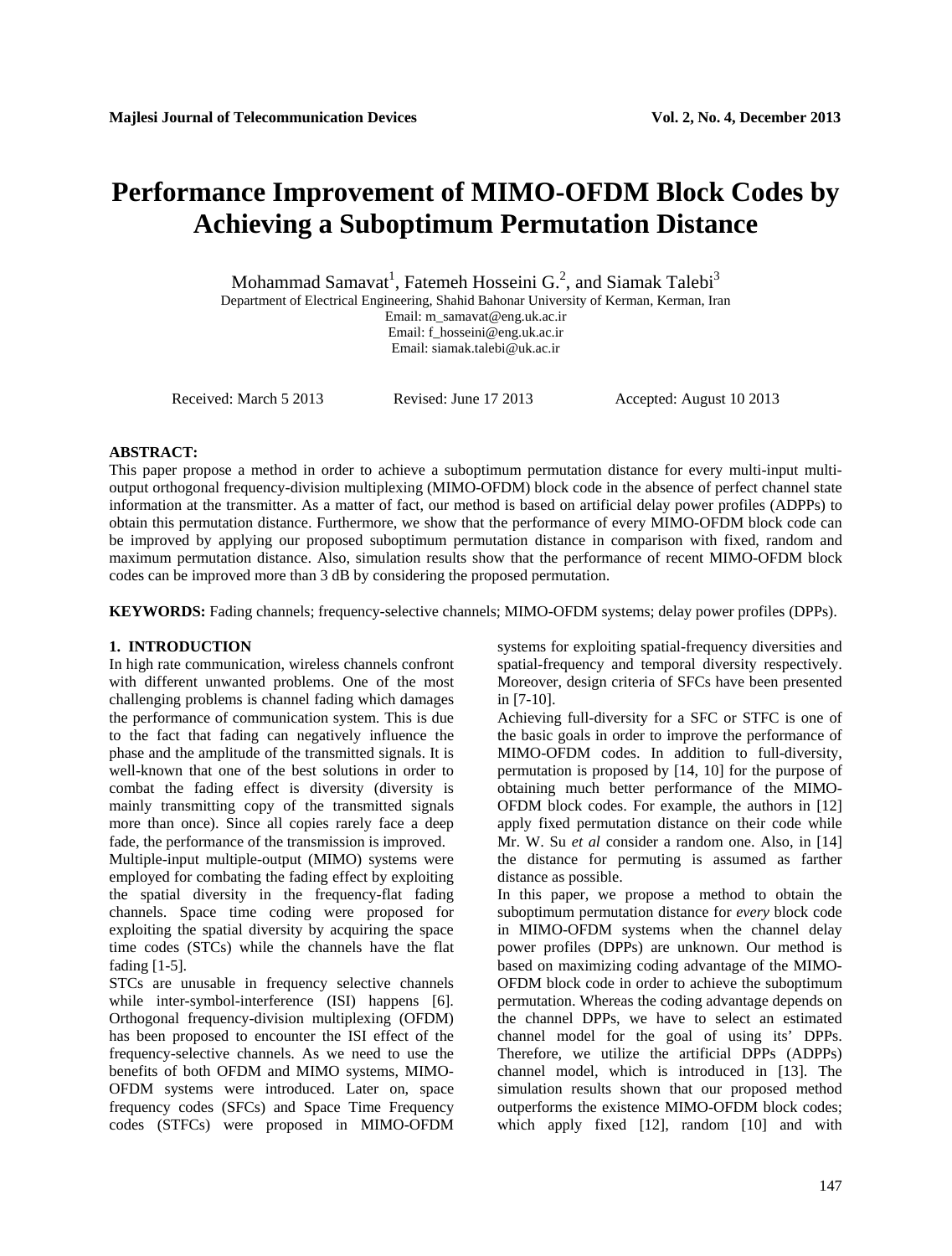maximum [14] permutation distance, in the situation of

unknown DPPs. The rest of paper is organized as follows. In the next section, we describe the system model of MIMO-OFDM space-time-frequency codes. In section 3, we express the structure of our proposed method in detail. Finally, we present simulation results and conclusion through sections 4 and 5, respectively.

*Notations:* The capital boldface letters and boldface letters indicate matrices and vectors, respectively. We present superscripts  $(\cdot)^T$ ,  $(\cdot)^H$ , and  $(\cdot)^*$  as transpose, Hermitian and complex conjugation, respectively.  $E\{\cdot\}$ ,  $\circ$  and  $\otimes$  denote expectation, Hadamard product and tensor product, respectively. Also, notation diag( $a_0, a_1, \ldots, a_N$ ) stands for a diagonal  $N \times N$  matrix which diagonal entries are  $a_0$ ,  $a_1$ , ...,  $a_N$ .

### **2. SYSTEM MODEL**

In this section, we assume a STF-coded MIMO-OFDM system with  $M_t$  transmit antennas and  $M_t$  receive antennas and  $N_c$  subcarriers within K successive OFDM blocks (time slots), whereas we have SF-coded MIMO-OFDM system for  $K = 1$ . Channel impulse response between  $i$ -th transmit antenna and  $j$ -th receive antenna, during the  $k$ -th OFDM block considered as:

$$
h_{i,j}^k(\tau) = \sum_{l=0}^{L-1} \alpha_{i,j}^k(l) \delta(\tau - \tau_l), \ k = 1, 2, ..., K \qquad (1)
$$

where  $\delta(\cdot)$  denotes the impulse function,  $\tau_i$ 's and  $\alpha_{i,j}^k(l)$ 's indicate time delays and the complex amplitude of *l*-th path from transmit antennaito receive antenna  $j$ , respectively, where $L$  is the number of paths from every transmit antenna to the other antennas. Here,  $\alpha_{i,j}^k(l)$ 's are zero-mean complex Gaussian random variables with variances  $\vartheta_l^2$ . For the purpose of having normalized power, it is assumed that  $\sum_{l=0}^{L-1} \vartheta_l^2 =$ 1.

Consider a  $KN_c \times M_t$  space-time-frequency code matrix as follows:

$$
\mathbf{C} = [\mathbf{C}_1^T \quad \mathbf{C}_2^T \quad \cdots \quad \mathbf{C}_K^T]^T, \tag{2}
$$

Where

 $c_{\nu}$ 

$$
= \begin{bmatrix} c_1^k(0) & c_2^k(0) & \dots & c_{M_t}^k(0) \\ c_1^k(1) & c_2^k(1) & \dots & c_{M_t}^k(1) \\ \vdots & \vdots & \ddots & \vdots \\ c_1^k(N_c-1) & c_2^k(N_c-1) & \dots & c_{M_t}^k(N_c-1) \end{bmatrix}
$$
 (3)

 $c_i^k(n)$  for  $1 \leq i \leq M_t$  and  $1 \leq k \leq K$ , refers to data symbols which are considered to be transmitted from the  $i$ -th transmit antenna on then-th subcarrier of  $k$ -th OFDM block. At the transmitter, an  $N_c$ -point inverse fast Fourier transform is applied over each column of  $C_k$ . Then, after adding cyclic prefix, the *i*-th transmit antenna transmit the *i*-th column of  $\mathbf{C}_k$ .

At the  $k$ -th OFDM block of  $j$ -th receive antenna, after match filtering and removing the cyclic prefix,  $N_c$ -point FFT is applied. Therefore, at  $n$ -th frequency subcarrier we have:

$$
r_j^k(n) = \sqrt{\frac{\rho}{M_t}} \sum_{i=1}^{M_t} c_i^k(n) H_{i,j}^k(n) + \mathcal{N}_j^k(n), \tag{4}
$$

For  $n = 0, 1, ..., N_c - 1$ ,

Where  $H_{i,j}^{k}(n)$  is the channel frequency response at the  $n$ -th subcarrier of the  $k$ -th OFDM block from transmit antenna  $i$  to the receive antenna  $j$ :

$$
\mathcal{F}\{h_{i,j}^k(\tau)\} = H_{i,j}^k(f) \mid_{f = n\Delta f} \triangleq H_{i,j}^k(n) =
$$
  
=  $\sum_{l=0}^{L-1} \alpha_{i,j}^k(l) e^{-j2\pi n \Delta f \tau_l}.$  (5)

The symbol  $F$  represents the Fourier transform.  $\Delta f = 1/T_s = BW/N$  where  $T_s$  and BW are OFDM symbol period and total bandwidth, respectively.  $\mathcal{N}_j^k(n)$  indicates the zero-mean additive white complex Gaussian noise with unit variance of the  $n$ -th subcarrier, at the receive antenna  $j$  and during  $k$ -th OFDM block. Also, in Equation (4) the expression  $\sqrt{\frac{\rho}{M_t}}$ guarantees that at each receive antenna  $\rho$ is the average signal-to-noise ratio (SNR).

### **3. Our proposed method**

In this section, we introduce a method to access suboptimum permutation distance for every MIMO-OFDM block code in case of unknown channel at the transmitter. We achieve this goal by maximizing the coding advantage of MIMO-OFDM block code.

First of all, we should describe the generalized coding advantage expression on all block codes in MIMO-OFDM systems. As discussed in [10, 11], the minimum rank of  $\Delta \circ \mathbf{R} \in \mathbb{C}^{KN_c \times KN_c}$  over all distinct codewords  $\boldsymbol{c}$  and  $\boldsymbol{\hat{c}}$  of the MIMO-OFDM code describes the maximum achievable diversity of a MIMO-OFDM code, where  $\Delta = (\mathbf{C} - \hat{\mathbf{C}})(\mathbf{C} - \hat{\mathbf{C}})^H$  and K indicates number of time slots which is 1 for SFC in a specific manner.

Now, the coding advantage  $(C_A)$  is defined as the determinant of a sub-matrix of  $\Delta \circ \mathbf{R}$ , which reaches the minimum rank for  $\Delta \circ \mathbf{R}$ , with generalized size of *LM<sub>t</sub>K* [10, 11]. We present this sub-matrix as  $\hat{\Delta} \circ \hat{\mathbf{R}}$ . Thus, the coding advantage  $(C_A)$  is equal to:

$$
C_A = \det(\hat{\Delta} \circ \hat{\mathbf{R}}), \tag{6}
$$

Where

$$
\mathbf{R} = E\{H_{i,j}H_{i,j}^H\} = \mathbf{R}_K \otimes \mathbf{R}_F, \tag{7}
$$

and  $\mathbf{R} \in \mathbb{C}^{KN_c \times KN_c}$ . Also,  $\mathbf{R}_K \in \mathbb{C}^{K \times K}$  and  $\mathbf{R}_F \in$  $\mathbb{C}^{N_c \times N_c}$  are the time and frequency correlation matrix, respectively [10], [11]. These correlation matrices also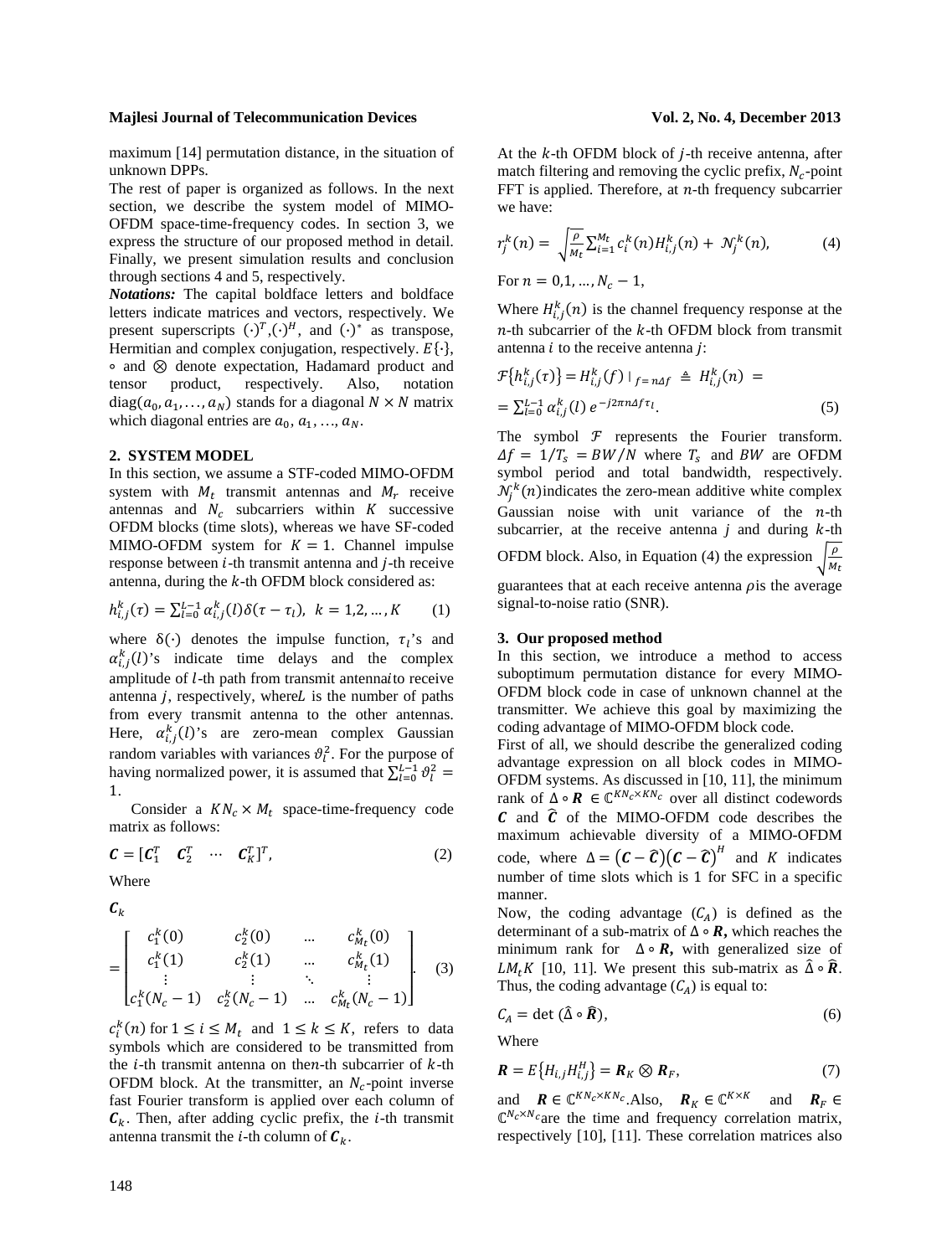are expressed as follows:

$$
E\{\boldsymbol{a}_{i,j}\boldsymbol{a}_{i,j}^H\} = \boldsymbol{R}_K \otimes \boldsymbol{\Lambda},
$$
\n(8)  
\nfor = diag{ $\vartheta_0^2, \vartheta_1^2, ..., \vartheta_{L-1}^2$ },  
\n
$$
\boldsymbol{a}_{i,j} =
$$
\n
$$
\{\alpha_{i,j}^1(0), \alpha_{i,j}^1(1), ..., \alpha_{i,j}^1(L-1), ..., \alpha_{i,j}^K(0), \alpha_{i,j}^K(1), ..., \alpha_{i,j}^K(L-1))\}.
$$
\n
$$
\boldsymbol{R}_F = E\{H_{i,j}^k H_{i,j}^k\} =
$$
\n
$$
\begin{bmatrix}\n1 & \sum_{l=0}^{L-1} \vartheta_l^2 w^{-\tau_l} & \cdots & \sum_{l=0}^{L-1} \vartheta_l^2 w^{-(N_c-1)\tau_l} \\ \sum_{l=0}^{L-1} \vartheta_l^2 w^{\tau_l} & 1 & \cdots & \sum_{l=0}^{L-1} \vartheta_l^2 w^{-(N_c-2)\tau_l} \\ \vdots & \vdots & \ddots & \vdots \\ \sum_{l=0}^{L-1} \vartheta_l^2 w^{(N_c-1)\tau_l} & \sum_{l=0}^{L-1} \vartheta_l^2 w^{(N_c-2)\tau_l} & \cdots & 1\n\end{bmatrix},
$$
\n(9)

where  $w = e^{-j2\pi\Delta f}$ . Also, It is notable that we do not have  $\mathbf{R}_K$  in Equation (7) for case of using SFCs *i.e.* in this specific situation we have  $\mathbf{R} = \mathbf{R}_F$ .

As we consider in Equations (8) and (9), the expression of both  $R_F$  and  $R_K$  depend on the channel parameters (DPPs). Now, the problem of maximizing coding advantage is that the channel DPPs are unknown at the transmitter. For the solution, we consider the DPPs of an estimated channel (ADPPs) which is introduced in [13] and is approximately close to typical channels. So, the ADPPs in [13] are achieved as follows:

For artificial delay profile, L delays times as  $\{\tau_{A_l}\}_{l=0}^{L-1}$ are considered.

$$
\tau_{A_l} = \begin{cases} 0, & l = 0\\ \frac{\tau_{max}}{d^{L-l}}, & l = 1, 2, ..., L-1 \end{cases}
$$
 (10)

Where  $d = 3$  for  $2 \le L \le 8$ ,  $d = 1.5$  for  $L \ge 9$  and  $\tau_{max}$  is the length of cyclic prefix (CP). Also, corresponding to each delay time  $\tau_{A_l}$ , which is defined in Equation (10), the artificial power profile  $\vartheta_{A_l}^2$  is assumed to be:

$$
\vartheta_{A_l}^2 = \frac{e^{-0.26 \tau_{A_l}}}{\Sigma_{k=0}^{L-1} e^{-0.26 \tau_{A_k}}}, \ l = 0, 1, ..., L-1
$$
 (11)

Therefore, we employ ADPPs parameters in expression of  $\mathbf{R}_K$  and  $\mathbf{R}_F$ . Now, the permutation distance is only unknown parameter in Equation (6). So, by maximizing the coding advantage we can achieve suboptimum permutation distance which is much closer to the optimum one in comparison with values in [15], [12], [10], [14] which are selected as fixed, random and the maximum permutation distance.

At last, it is worth to state that we can apply this method to every block codes in MIMO-OFDM systems when the channel is unknown at the transmitter. It means that, if we employ the ADPPs in order to maximize the coding advantage, we can achieve suboptimum permutation distance which performs superior than the other methods in [12], [10], [14], [15]. Also, it is obvious that since our method just applies

the new permutation distance to a MIMO-OFDM code, thus the diversity of MIMO-OFDM code and the receiver complexity remain constant. But the code performance improves effectively.

#### **4. SIMULATION RESULTS**

In the simulations, we consider a MIMO-OFDM coded system with one receive antenna,  $BW = 1$  MHz and CP equal to 20µs. Also, the type of detector which is assumed in this simulation is maximum likelihood (ML). Simulation results aim to demonstrate the improvement of the full-diversity SFCs in [12] by maximizing the coding advantage when there is no channel state information at the transmitter. Instead of unknown channel parameters, we exploit ADPPs at the coding advantage expression.

Fig. 1 demonstrates simulation results for both the main and the improved version of the block circular delay diversity (BCDD) SFC when there are 4 transmit antennas and  $N_c = 2048$ . Also, the equal power two ray channel of  $\{0, 5\}$  µs is applied to the simulations of Fig.1. The value of permutation distance  $(\gamma_{\text{dpi}})$  is obtained as 256 from ADPPs while  $\gamma_{\text{dpi}}$  is assumed to be 16 in [12]. As Fig. 1 illustrates, our proposed method outperforms the BCDD SFCs' performance effectively. For example, at a BER=10-3, it achieves more than 3 dB gains over the BCDD SFCs.



**Fig. 1**. BER performance,  $N_c = 2048$ , equal power channel 5 $\mu s$ ,  $M_t = 4$ , BPSK modulation, 1 bit/s/Hz

For Fig. 2 and 3 we use the equal power two ray channel of  $\{0, 5\}$  µs and  $\{0, 5\}$  µs respectively. Also, it is considered two transmit antennas and  $N_c = 1024$  for both figures. Since the channel is unknown for us, we achieve  $\gamma_{\text{dpi}} = 76$  for both channels. Although, in [12], the permutation distance  $(\gamma_{\text{dpi}})$  is assumed to be 8 for channel  $\{0, 5\}$  µs and 4 for channel  $\{0, 15\}$  µs, the channel is still unknown. Both figures demonstrate that our proposed permutation distance outperforms the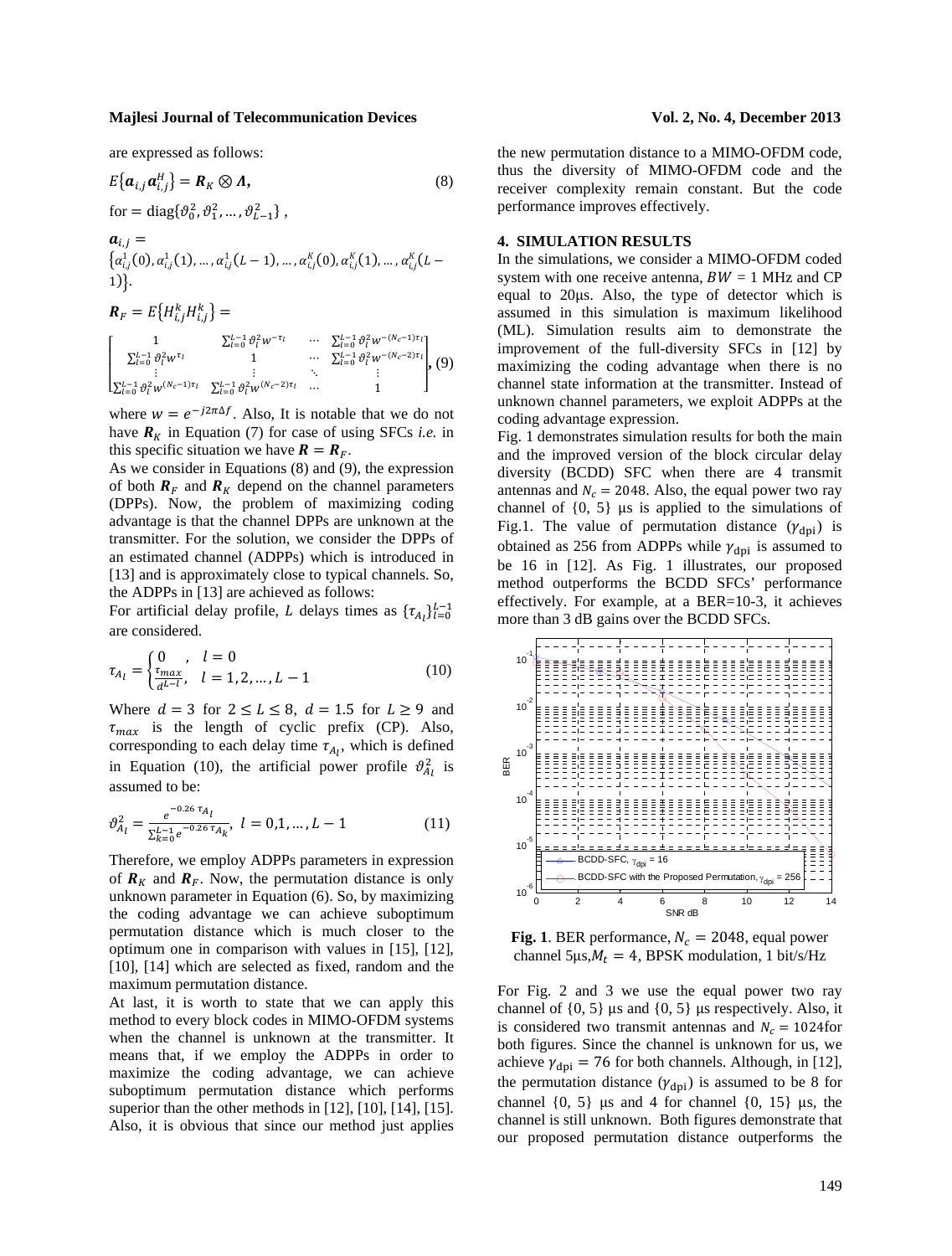situation of using fixed one. For example, at a BER=10-4 of Fig. 2, it performs more than 5 dB gains over the BCDD SFCs. And for Fig. 3, the performance improves about 2 dB.



**Fig. 2**. BER performance,  $N_c = 1024$ , equal power channel 5 $\mu s$ , $M_t = 2$ , BPSK modulation, 1 bit/s/Hz



**Fig. 3**. BER performance,  $N_c = 1024$ , equal power channel 15 $\mu s$ ,  $M_t = 2$ , BPSK modulation, 1 bit/s/Hz

Finally, it should be stated that our proposed method can be implemented to the recent SF and STF codes to improve their performances.

### **5. CONCLUSION**

In this paper, we proposed a method for improving the performance of block codes in MIMO-OFDM systems when the perfect channel state information is not available at the transmitter. Our method is based on achieving the suboptimum permutation distance by considering an artificial delay power profiles. Furthermore, it is stated that not only the proposed method does not affect receiver complexity and

diversity of MIMO-OFDM block codes, but also it improves the code performance effectively.

#### **REFERENCES**

- [1] V. Tarokh, N. Seshadri, and A. R. Calderbank, **"Space-time codes for high data rate wireless communication: Performance criterion and code. construction,"** *IEEE Trans. Inf. Theory*, Vol. 44, pp. 744–765, Mar. 1998.
- [2] S. Alamouti, **"A simple transmit diversity technique for wireless communications,"** *IEEE J. Sel. Areas Commun.*, Vol. 16, No. 8, pp. 1451–1458, Aug. 1998.
- [3] V. Tarokh, H. Jafarkhani, and A. R. Calderbank, **"Space-time block codes from orthogonal designs,"***IEEE Trans. Inf. Theory*, Vol. 45, No. 5, pp. 1456–1467, Jul. 1999.
- [4] J.-C. Belfiore, G. Rekaya, and E. Viterbo, **"The Golden code: a 2×2full-rate space-time code with non-anishing determinants,"***IEEE Trans. Inf. Theory,* Vol. 51, No. 4, pp. 1432–1436, Apr. 2005.
- [5] H. Jafarkhani, **"A quasi-orthogonal space-time block code,"** *IEEE Trans. Commun.*, Vol. 49, No. 1, Jan. 2001.
- [6] M. Fozunbal, S. W. McLaughlin, and R. W. Schafer, **"On space-time-frequency coding over MIMO-OFDM systems,"** *IEEE Trans. Wireless.Commun.*, Vol. 4, No. 1, pp. 320-331, Jan. 2005.
- [7] W. Su, Z. Safar, M. Olfat, and K. J. R. Liu, **"Obtaining full-diversity space-frequency codes from space-time codes via mapping,"** *IEEE Trans. Signal Process*., Vol. 51, No. 11, pp. 2905–2916, Nov. 2003.
- [8] Z. Liu, Y. Xin, and G. Giannakis, **"Linear constellation precoding for OFDM with maximum multipath diversity and coding gains,"***IEEE Trans.Commun.,* Vol. 51, No. 3, pp. 416–427, Mar. 2003.
- [9] X. Ma and G. B. Giannakis, **"Space-time-multipath coding using digital phase sweeping or circular delay diversity,"***IEEE Trans. Signal Process.*, Vol. 53, No. 3, pp. 1121–1131, Mar. 2005.
- [10] W. Su, Z. Safar, and K. J. R. Liu, **"Full-rate fulldiversity space-frequency codes with optimum coding advantage,"***IEEE Trans. Inf. Theory,* Vol. 51, No. 1, pp. 229–249, Jan. 2005.
- [11] W. Su, Z. Safar, and K. J. R. Liu, **"Towards maximum achievable diversity in space, time and frequency: Performance analysis and code design,"***IEEE Trans. Wireless Commun.*, Vol. 4, No. 4, pp. 1847–1857,Jul. 2005.
- [12] M. R. Bhavani S. and K. V. S. Hari, **"Systematic construction of linear transform based full-Diversity, rate-one space–time frequency codes,"** *IEEE Trans. Signal Process.*, Vol. 57, No. 6, pp. 2285- 2298, Jun. 2009.
- [13] M. Shahabinejad and S. Talebi, **"Full-diversity spacetime-frequency coding with very low complexity for the ML decoder,"***IEEE Commun. Letters*, Vol. 16, No. 5, pp. 658 - 661, May. 2012.
- [14] Z. Liu, Y. Xin, and G. B. Giannakis, **"Space-timefrequency coded OFDM over frequency-selective fading channels,"***IEEE Trans. Signal Process.*, Vol.